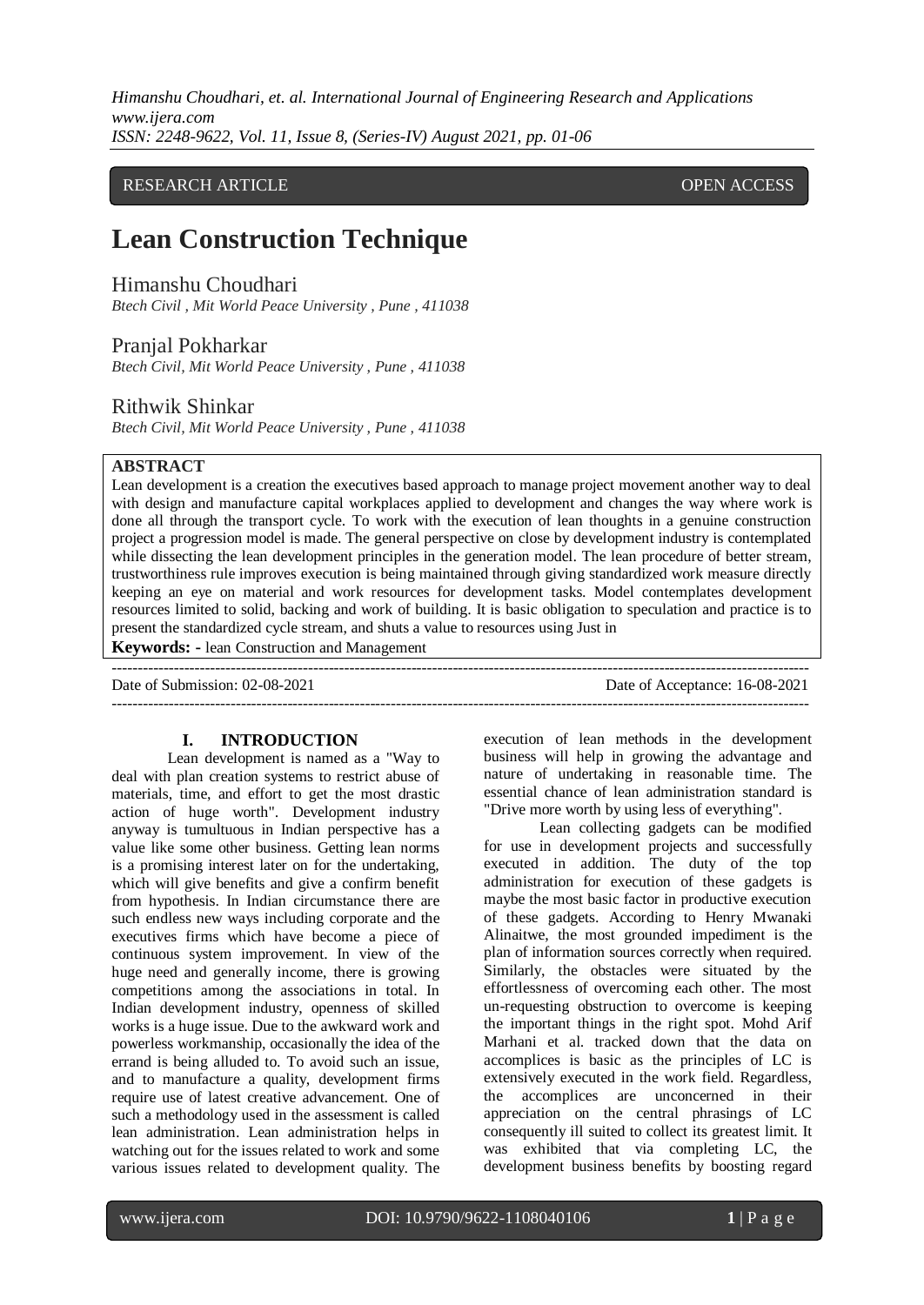and improved reasonability Huge troubles of resource forces which can be directed through amazing Project organizing and execution of thoughts of Lean Manufacturing. The guideline hindrance in a distinction in any cooperation lays in the lifestyle of the affiliation. The sensible technique for dealing with the resistance is through discussions, conversations and speedy exercises by encouraging the laborers to eliminate a segment of the change cycle. This way they will be enabled, prodded and enlivened by the change. The principle factor of Lean is to empower the laborers, and which will lessen the check towards the change cycle. The basic obstacles to applying Lean norms in Construction industry in India. They have been recognized as Lack of transparency on the need of accepting lean development devices , Uncertainty in the creation organization, the tendency to apply standard administration gadgets , Culture and human attitudinal issues (Mindset issues), Lack of duty<br>from top administration, No participative from top administration, No administration style for workforce. Ashwin Amarshi Maru (2015) researches the benefits in using lean techniques in development.

Creation the board is at the point of convergence of lean development (LC) and keeps on running from the undertaking beginning through project handover to upkeep. Lean Production Management (LPM) rushes to administering and diminishing weakness and alterability in project plans execution. Different astonishing lean creation techniques and contraptions have been made ludicrous decade to administer development projects. A segment of these are procedural, some are determined, and some are embedded in programming. While a bit of these instruments are essential, complexities twirl around others, for instance, the last coordinator structure (LPS) is seen as mind boggling (Ballard et al., 2000). This particular plan of instruments is incredible in the ownership of chiefs revived through project conceptualization and the board. Exhibited that Danish specialists for recruit had extended productivity by 20%, restricted assignment term by 10%, broadened adequacy by 20%, and overhauled advantage 20% - 40% on projects where lean norms are gotten. In any case, no summary would be unequivocal and careful for long considering the way that headway is in progress and new methodologies and gadgets emerge constantly.

#### **Objectives of the study**

1. To study on Lean construction is a production management based approach to project delivery a new way to design.

2. To examining the lean construction principles in the simulation model.

#### **Lean production management**

Creation the board is at the center of lean development and runs from the soonest beginning stage of an endeavor to handover of an office to the client. Lean creation the executives involves Work Structuring and Production Control.

#### **Lean work structuring**

Lean work getting sorted out is measure setup facilitated with thing plan and connects in scope from an entire creation system down to the errands performed on materials and information inside that structure. Lean work arranging fluctuates from work breakdown structure (a strategy for traditional, non-lean endeavor the board) in the limits it performs and the requests it answers, which consolidate

- In which parts will work be consigned to prepared experts?
- How will work irregularities be sequenced?
- When will different pieces of work be done?
- How will work be conveyed beginning with one creation unit then onto the following?
- Will successive creation units execute work in a constant stream measure or will their work be de-coupled?
- Where will de-coupling pads be required and how should they be assessed?
- How will versatilities be administered?

#### **Construction and Management of Optimal Portfolio**

The pattern of revenue in the capital market contains two endeavors. The fundamental task is development of ideal portfolio which bases on improvement of adventure risk bring profile back. The resulting task is the executives of ideal portfolio which incorporates picking the best endeavor technique to acquire more advantage interestingly with the other hypothesis frameworks. The subject of how to enhance the benefits by placing assets into fitting asset classes has reliably pulled in the thought of the monetary patrons. The ordinary knowledge is that monetary benefactors should not place their entire capital into one asset/class of assets. This proposes that monetary benefactors need to place assets into more than one asset/class of assets for improve the return and breaking point the peril. There can be a couple of habits by which this can be refined. Monetary supporters shift in their manners to manage asset assurance. The regular strategy for picking the assets is to pick assets from different industry packs so when a couple of undertakings do well various organizations may not do well anyway the overall objective of ideal returns and threats are cultivated by the monetary supporters. The subject of how to get the expanding advantage has been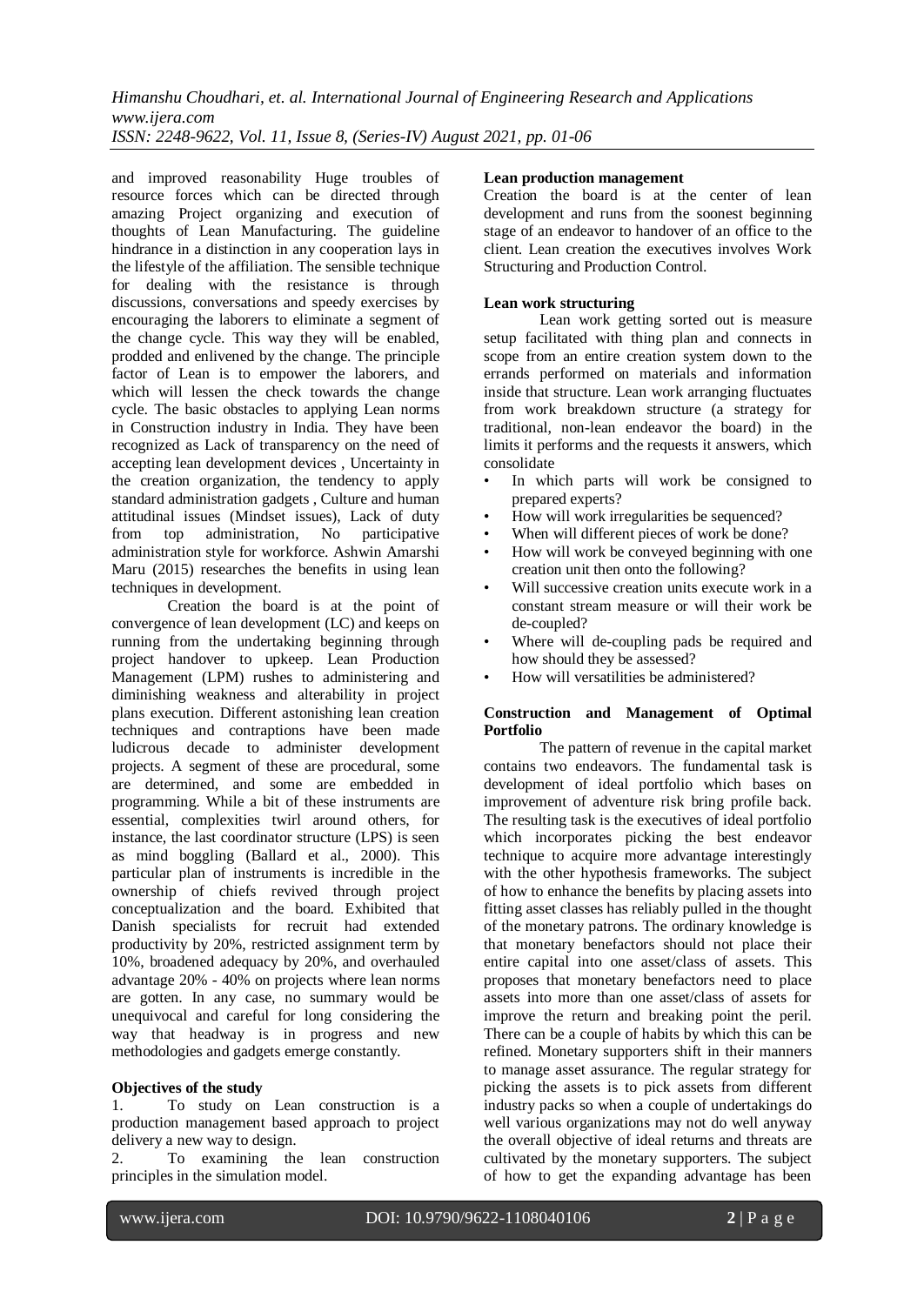tended to by monetary supporters reliant upon their own impression of the prospects of different asset classes. The issue of asset assurance for theory has reliably been attempting to the monetary benefactor neighborhood. The subject of ideal portfolio is huge for experts just as for trained professionals. The possibility of ideal portfolio is an unsure issue. The principal objective of the portfolio chairman is to build up the ideal portfolio. One of the approaches to manage fabricate the ideal portfolio is to use portfolio theory. The essential precise approach to manage portfolio theory or present day portfolio speculation was made by Markowitz (1952). Markowitz's approach was moreover advanced and refined by Sharpe (1963). These two strategies build up the fundamental productive approaches to manage asset assurance for portfolio development.

The high level portfolio speculation attempts to intensify portfolio expected return for a given proportion of portfolio peril, or indistinguishably limit portfolio danger for a given level of portfolio expected return by in a perfect world distributing the endeavor monetary arrangement to different assets. The subject of how to manage the ideal portfolios by picking an appropriate portfolio the board framework has reliably invited the thought of the monetary patrons and researchers. For the arrangement of real portfolio the executives framework, two far reaching choices are required which are dynamic and segregated portfolio systems. The lead of dynamic and uninvolved resources in a more broad market setting reveals the conceivable limits of dynamic and dormant administration frameworks to support the endeavor accomplishment.

## **Lean Construction Tools**

There is no bold that lean development is the way ahead for development adventures all through the planet, especially Malaysia. About 57% of useful time waste are said to exist in the development business and this calls for research and the usage of incredible and fanatic techniques to deal with the issues the business faces. The standard approaches to manage development project the executives have inadequacies in watching out for the troubles in the business. Then again, lean creation the executives and techniques give the foundations to waste minimization or its full scale end from development projects. Potentially the best approaches for reducing delays in Malaysian development projects is through lean devices allotment. Notwithstanding the way that Malaysian development industry is at this point progressing, there is negligence of the benefits of lean gadgets gathering in the business. In the meantime, various organizations have been getting the compensations of using lean instruments. Basically, other development organizations elsewhere have found lean instruments to be feasible in concede control. The Malaysian development industry is encountering issues of high delays and low productivity and the solitary pragmatic strategy to adjust to the current condition is to get the lean methodology, and it will be more important that lean instruments are applied by all accomplices drew in with Malaysian development industry.

All things considered, lean development mechanical assemblies are intended to improve the transport structures and cycles by restricting wastes, extending productivity and prosperity and security and for the most part, achieving client's requirements. By and large, it will incite better movement cycles and worth added systems through the removal of wastes; transportation, overproduction, uncalled-for dealing with, lead time, inventories, overhaul and unnecessary advancements in development measures, therefore, improve project and money related execution of the business. To decide the issues related with waste in the development projects, a couple of lean instruments have been proposed two or three investigators. Among them join Rahman et al. (2012), Muhammad et al. (2013), Aziz and Hafez (2013), Burton and Boeder (2003), Hines and Rich (1997) and Evbuomwan and Anumba (1998), Ballard and Howell (1994), Johnston and Brennan (1996), Koskela (2000), Bashford et al. (2005), Sacks et al. (2010), Marhani et al. (2013), Sarhan and Fox (2013), among others. Relentlessly, Muhammad et al. (2013) underlined 9 instruments for the Malaysian development industry. Moreover, Rahman et al. (2012) recorded 27 gadgets to development experts as a beginning lean execution control (see figure 1). Notwithstanding the way that these works are advantageous, regardless, they need confirmation in their examination and whether these contraptions are sensible for the setting of Malaysian development projects is passionate.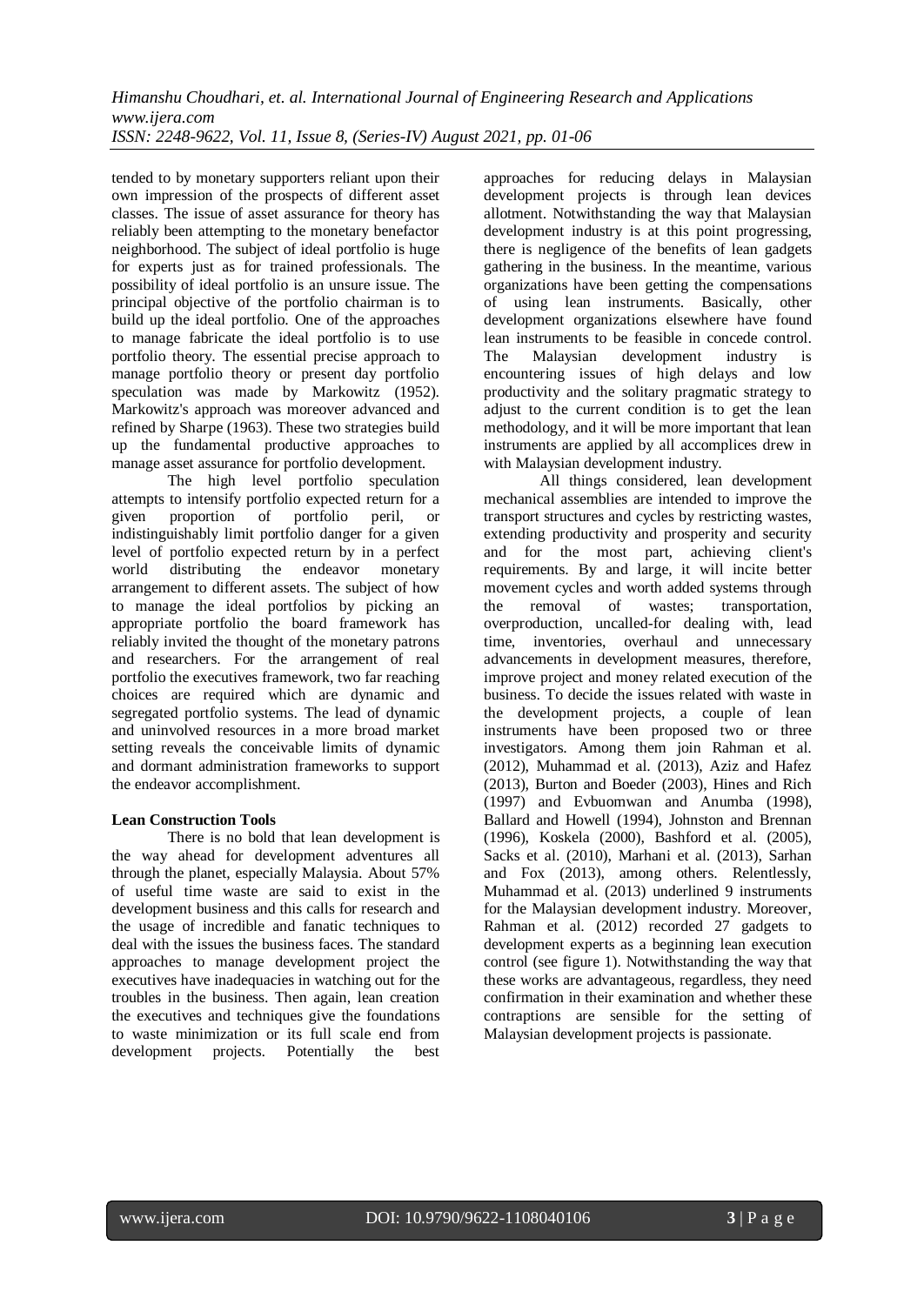| Waste<br>Dectection                                                                                      | <b>Waste Processing</b>                             | <b>Waste Response</b>                                                                                                                                                                                                                                                                                    |
|----------------------------------------------------------------------------------------------------------|-----------------------------------------------------|----------------------------------------------------------------------------------------------------------------------------------------------------------------------------------------------------------------------------------------------------------------------------------------------------------|
| • Value Stream<br>Mapping<br>· Construction<br>Process Analysis<br>· Muda Walk<br>· Spaghetti<br>Diagram | * 5 Whys<br>· Pareto Analysis<br>· Fishbonc Diagram | • Check Sheet<br>$-5S$<br>· Work Standardization<br>· Just-In-Time<br>• A3 Problem Solving Report<br>•Last Planner System (LPS)<br>· Visual Management<br>·Huddle Meetings<br>· First Run Studies<br>· Preventive Maintenance<br>• Fail Safe for Quality<br>·Material Kanban Cards<br>• Work Structuring |

**Figure 1: Waste Management Framework**

In insistence of the composing opening and how to fill this opening, this paper through complete composing perceives some sensible lean instruments for extra trial demand concerning development project progression.

## **Case Study**

The central objective of the context oriented investigation is to complete and assess the assessments of different lean development systems for a general venture laborer in Ohio. The GC seeks after human and specific learning through the execution of lean development. The GC the executives agreed to do and test six lean development systems: last coordinator, extended discernment, first-run analyzes, bunch get-togethers, the five S's, and shield for quality. An investigation bunch noticed the execution of these methodologies in a stopping structure project during a 6-month interval of time. Considering the results and the analysis given by all individuals, an overall examination was prepared and improvement thoughts for future executions were proposed.

The assessment bunch worked with two unmistakable gatherings on the endeavor. The organizing bunch, driven by the endeavor boss, focused in on operational masterminding and included subcontractors similarly as the staff. The experts bunch, driven by the foreman, focused in on the improvement practices and included specialists and skilled workers. One legend for every mechanical assembly was looked over the GC staff to lead the execution of each system. The assessment bunch gave reference materials and accumulated data to screen the progression on the execution of each lean development gadget.

#### **II. FINDINGS OF THE CASE STUDY Last Planner Reverse Phase**

Arranging all subcontractors were encouraged to diagram their plan on a divider show using Post-it notes. Subcontractors could see how their organized plans affected the climax period of a particular time of the undertaking. Inside a large portion of a month, coordinators started to rely upon switch stage booking to check development lengths instead of getting back to the main master schedule.

# **6-Week Look-**

Ahead The endeavor chief was unpracticed with the look-ahead arrangement, so the assessment bunch masterminded the chief look-ahead plans. At the point when the assignment director comprehended that the look-ahead schedule could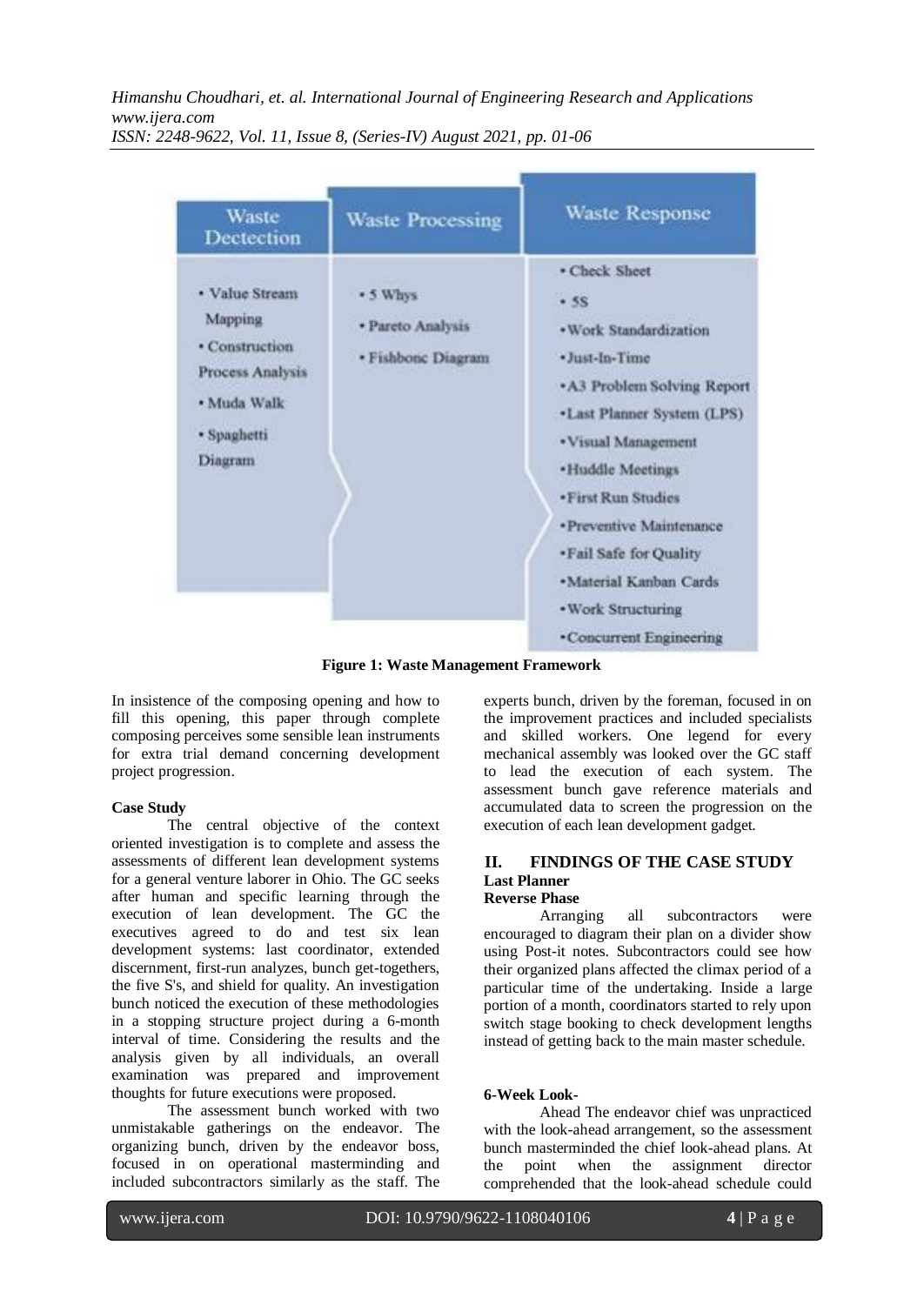give a revived picture of the endeavor errands to be done, he started to set it up regularly. The endeavor boss focused in the basic examination on material issues. A more inquisitive look at potential prerequisites would have anticipated a couple of contrasts during the execution, as shown in Fig. 1.



Fig. 1. Constraints and variances by category

## **Variance Analysis**

Cost change was the single show pointer around the start of the endeavor, so it was difficult to introduce the distinction of assignments as a critical presentation measure. Exactly when errands were not completed on time, the endeavor chief gave the speedy explanation, e.g., environment conditions or booking. Prior to the completion of the examination, the undertaking boss had the choice to recognize the hidden drivers of changes and set action means to oversee delays.

## **Percentage Plan Completed Charts**

The assessment bunch orchestrated rate plan completed PPC outlines at two levels: undertaking and subcontractor. Subcontractors were stressed over their step by step PPC regard, so they endeavored to improve the idea of their own undertakings. During the assessment, the undertaking staff organized the PPC diagrams and posted them in the site trailer.

# **III. CONCLUSION**

The upsides of the execution were generous: the endeavor was under monetary arrangement and three weeks ahead of schedule, and subcontractors were more content with their relationship with the GC. The typical PPC regard was 76%, 20 concentrations over the fundamental execution. No critical injuries occurred during the. In particular, they liked the learning connection related with the new procedure adventure, and the scene rate was under that for near endeavors in a comparative association. Most of the coordinators related the presentation of the undertaking with the execution of the lean development methodology, and they should continue with most of the instrumentsof lean development. In this paper, another plan of lean development devices for keeping an eye on development projects has been presented. To ensure that each piece of LC mechanical assemblies is found by the lean gadgets sensibility, the examination widened the current LC gadgets. The perceived lean mechanical assemblies were evaluated through the gathering and the disclosures avowed 30 lean instruments including Last Planner System (LPS), Concurrent Engineering and Daily Huddle Meetings like the best leanconcede control gadgets for the defer sources mitigation. The result from this examination would fill in as an execution rule for lean development projects; thusly, offer a cognizance of the specific lean instruments to get in projects. It is typical that this gives development administrations suitable lean development gadgets to create a reasonable and rational lean application control.

# **REFERENCES**

[1]. Abdul-Rahman, H.; Wang, C.; and Lim, I.Y.W. 2012. Waste processing framework for non-value-adding activities using lean construction, J. Front. Constr. 1